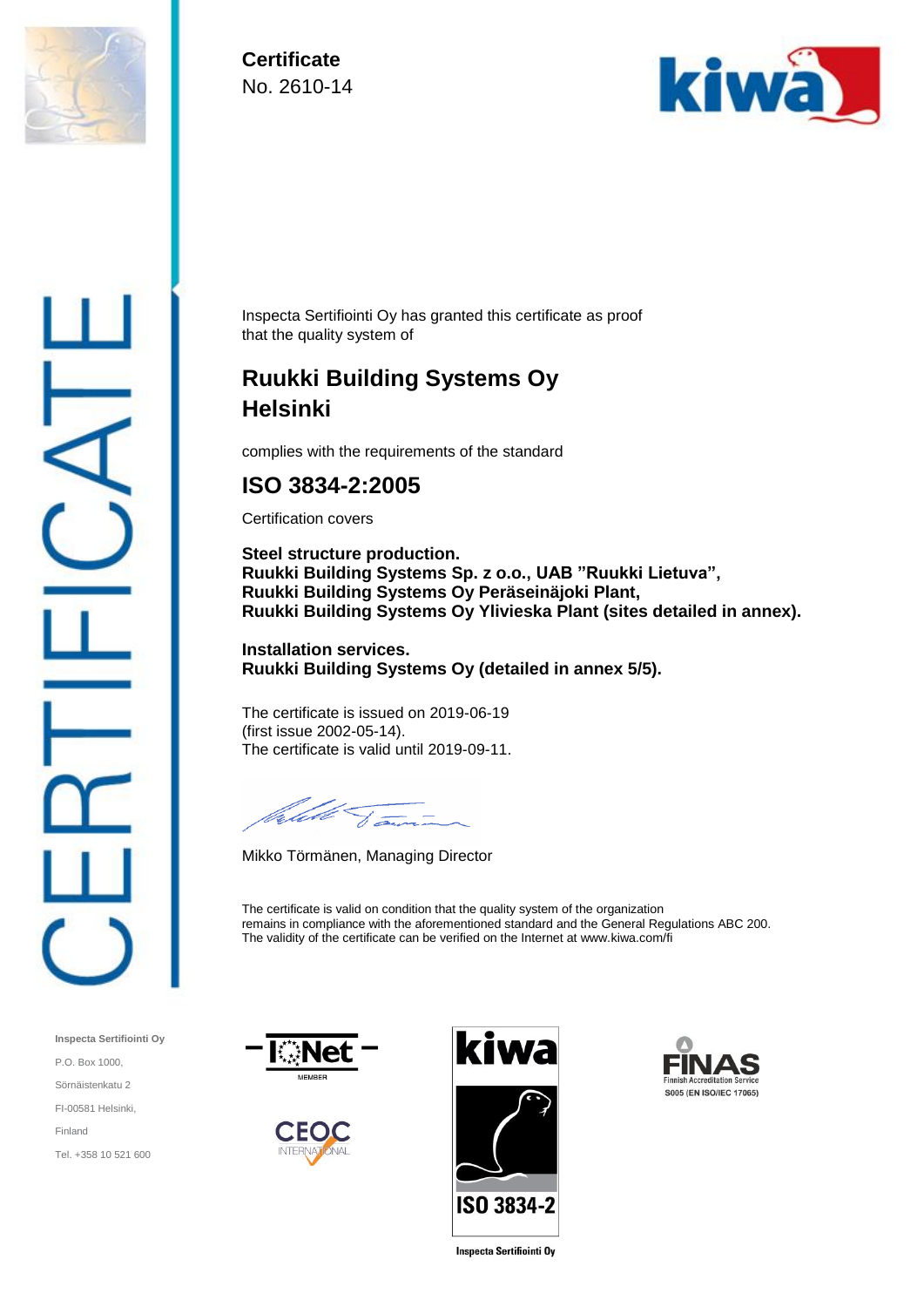## **Certificate Annex**

No. 2610-14 Page 1 (5)

Ruukki Building Systems Sp. z o.o. ul. Łukowska 7/9 PL-64-600 OBORNIKI POLAND

#### **Scope of activity**

Type of product(s) **Load bearing welded structural steel components and kits. Execution classes EXC1 to EXC4 according to EN 1090-2.**

Product standard(s) **EN 1090-2:2018**

Parent material group(s) (CEN ISO/TR 15608)

**1.1, 1.2, 1.3, 1.4, 2.1, 3.1, 8.1**

Welding and allied process(es) **111, 121, 135, 136, 138, 783**

Documents used by the manufacturer (not mentioned above) in relation to conformity to EN ISO 3834-2 (EN/ISO standards / non EN/ISO standards)

**ISO 9001**

Responsible welding coordinator(s) **Maciej Walter, IWT, EN 1090-2 Level C**

**Inspecta Sertifiointi Oy** P.O. Box 1000 FI-00581 Helsinki, Finland Tel. + 358 10 521 600 [fi.sertifiointi@kiwa.com](mailto:fi.sertifiointi@kiwa.com)

**Visiting address** Sörnäistenkatu 2 00580 Helsinki, Finland www.kiwa.com/fi

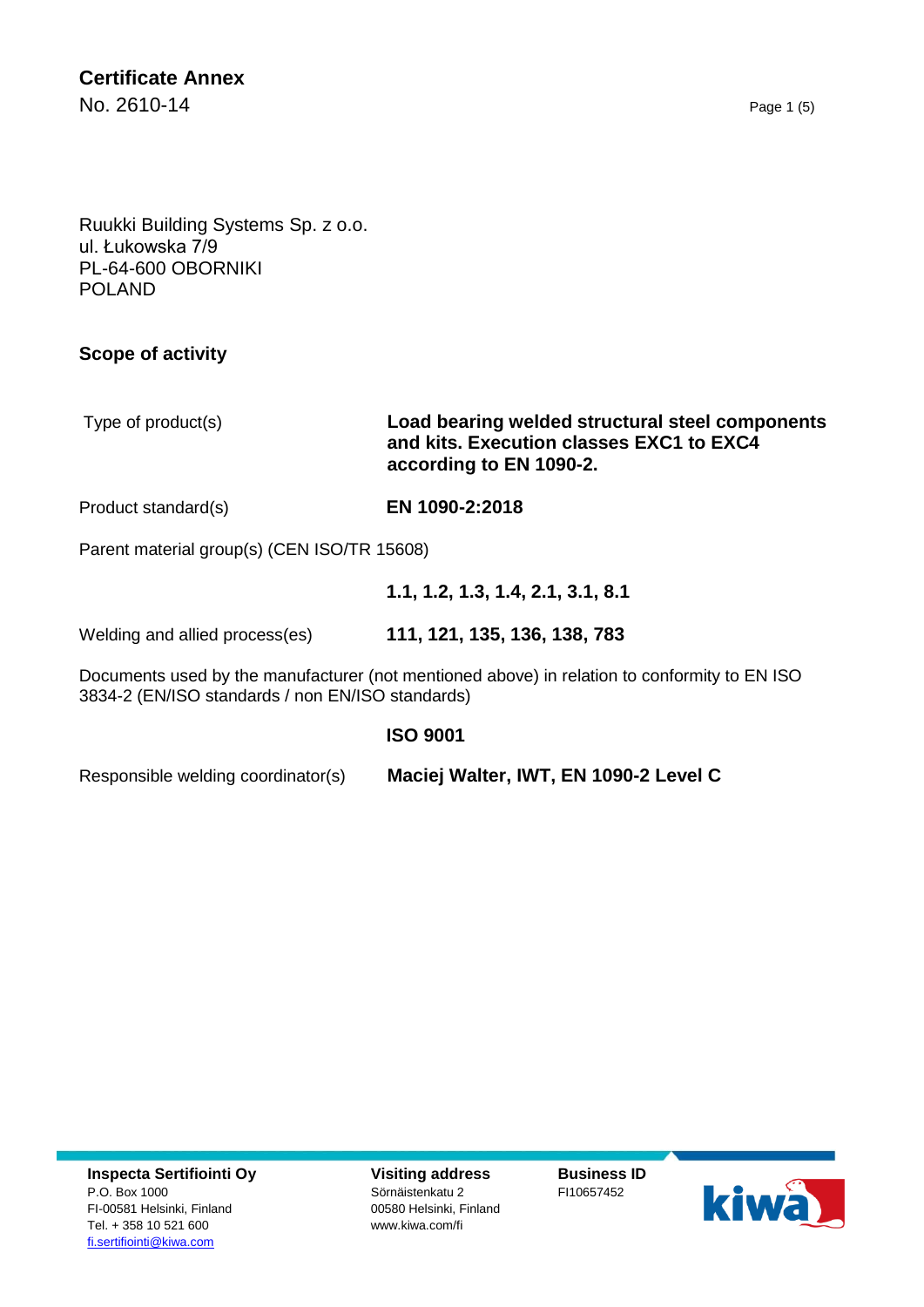UAB "Ruukki Lietuva" Laugaliu g. 11 LT-96157 GARGZDAI LITHUANIA

**Scope of activity**

Type of product(s) **Load bearing welded structural steel components and kits. Execution classes EXC1 to EXC4 according to EN 1090-2.**

Product standard(s) **EN 1090-2:2018**

Parent material group(s) (CEN ISO/TR 15608)

**1.1, 1.2, 1.3, 1.4, 2.1, 2.2, 3.1**

Welding and allied process(es) **111, 135, 136, 138**

Documents used by the manufacturer (not mentioned above) in relation to conformity to EN ISO 3834-2 (EN/ISO standards / non EN/ISO standards)

**ISO 9001**

Responsible welding coordinator(s) **Artūras Meškys, IWE**

**Inspecta Sertifiointi Oy** P.O. Box 1000 FI-00581 Helsinki, Finland Tel. + 358 10 521 600 [fi.sertifiointi@kiwa.com](mailto:fi.sertifiointi@kiwa.com)

**Visiting address** Sörnäistenkatu 2 00580 Helsinki, Finland www.kiwa.com/fi

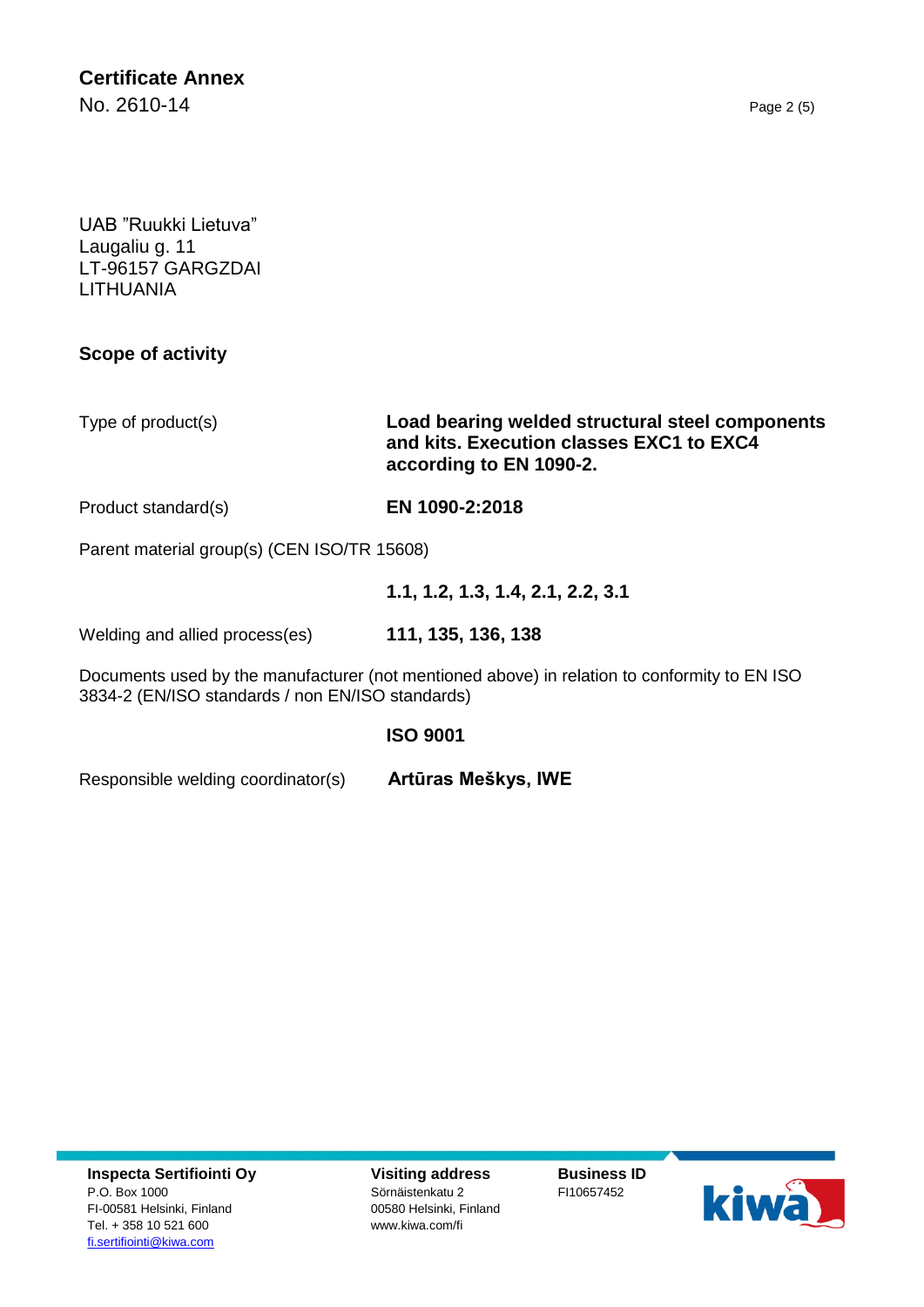Ruukki Building Systems Oy Peräseinäjoki Plant Seinäjoentie 11 FI-61100 PERÄSEINÄJOKI FINLAND

**Scope of activity**

Type of product(s) **Load bearing welded structural steel components and kits. Execution classes EXC1 to EXC4 according to EN 1090-2.**

Product standard(s) **EN 1090-2:2018**

Parent material group(s) (CEN ISO/TR 15608)

**1.1, 1.2, 1.3, 2.1, 2.2, 3.1, 3.2, 8.1**

Welding and allied process(es) **111, 135, 136, 138, 783**

Documents used by the manufacturer (not mentioned above) in relation to conformity to EN ISO 3834-2 (EN/ISO standards / non EN/ISO standards)

**ISO 9001**

Responsible welding coordinator(s) **Kari Neiro, IWE**

**Inspecta Sertifiointi Oy** P.O. Box 1000 FI-00581 Helsinki, Finland Tel. + 358 10 521 600 [fi.sertifiointi@kiwa.com](mailto:fi.sertifiointi@kiwa.com)

**Visiting address** Sörnäistenkatu 2 00580 Helsinki, Finland www.kiwa.com/fi

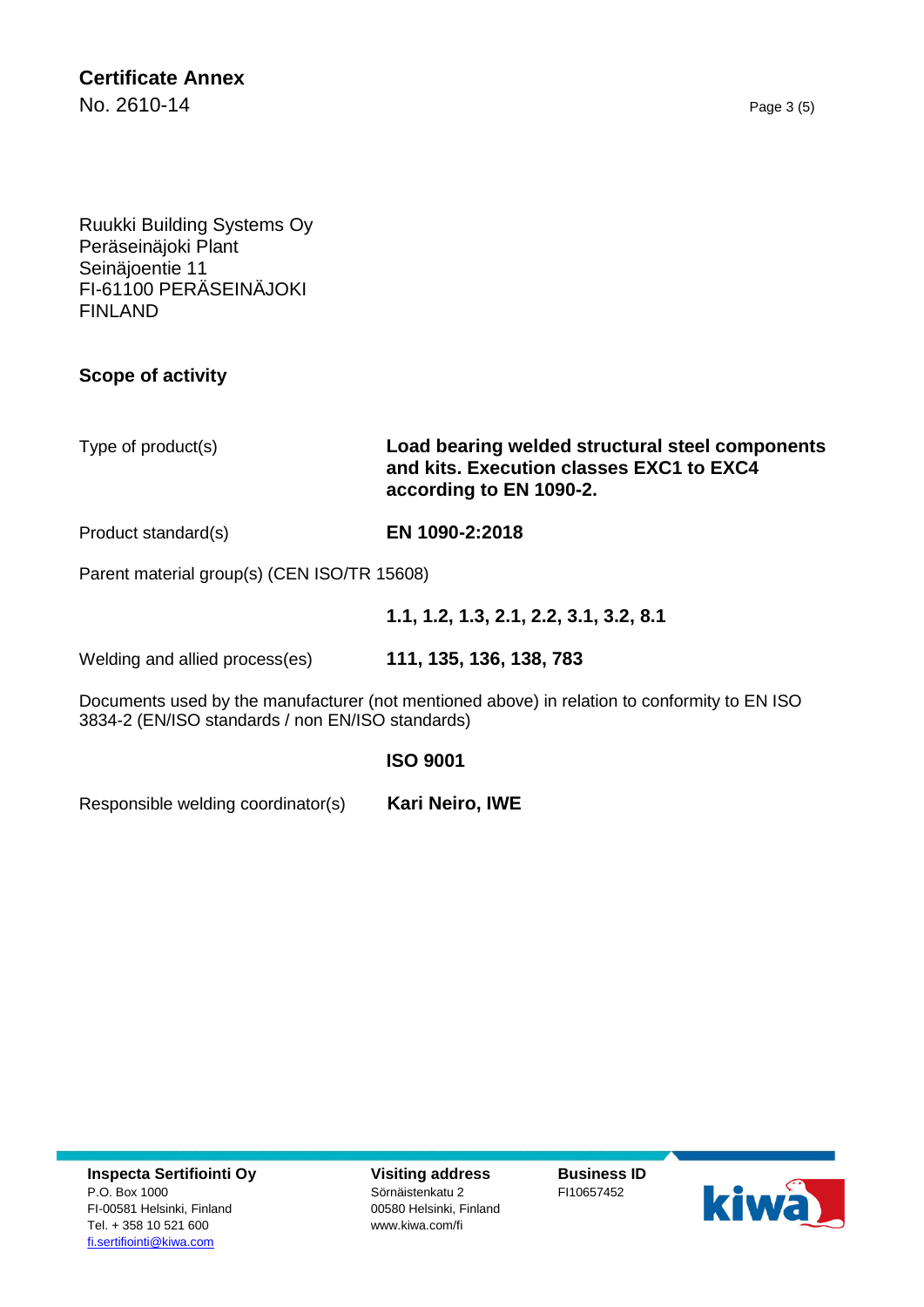Ruukki Building Systems Oy Ylivieska Plant Koskipuhdontie 177 FI-84100 YLIVIESKA FINLAND

**Scope of activity**

Type of product(s) **Load bearing welded structural steel components and kits. Execution classes EXC1 to EXC4 according to EN 1090-2.**

Product standard(s) **EN 1090-2:2008**

Parent material group(s) (CEN ISO/TR 15608)

**1.1, 1.2, 1.3, 1.4, 2.1, 2.2, 3.1, 3.2**

Welding and allied process(es) **111, 121, 135, 136, 138, 783**

Documents used by the manufacturer (not mentioned above) in relation to conformity to EN ISO 3834-2 (EN/ISO standards / non EN/ISO standards)

#### **ISO 9001**

Responsible welding coordinator(s) **Jarmo Koskimaa, IWT, EN 1090-2 Level C Deputy: Heikki Sorvisto, EWS Deputy: Tuomas Lind, IWS**

**Visiting address** Sörnäistenkatu 2 00580 Helsinki, Finland www.kiwa.com/fi